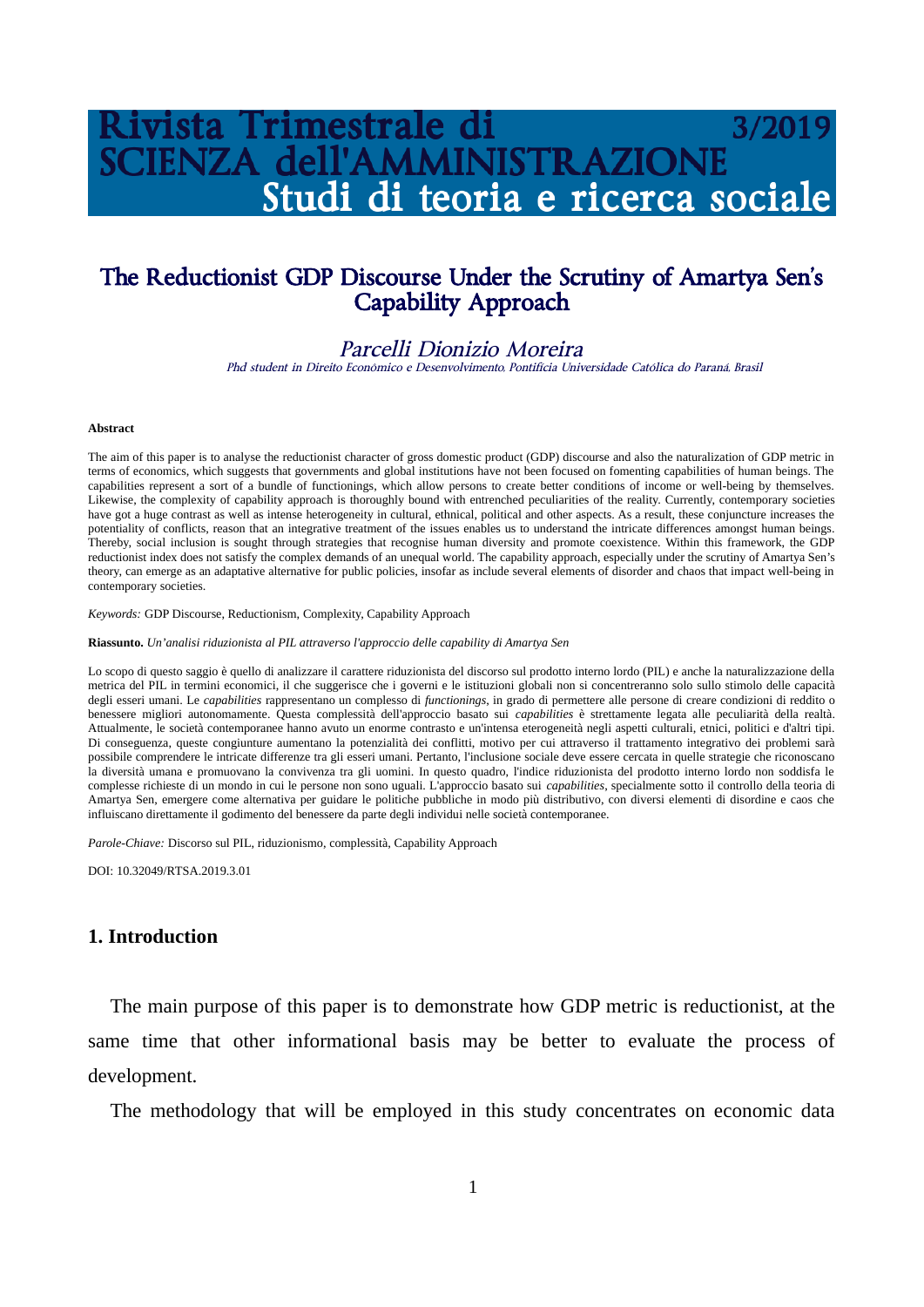gathered from private and governmental institutions that indicate numbers in terms of development perspective and bibliography data colected from books and papers as well.

Another goal is to emphasize how complex the human development may be and also to demonstrate that one parameter is not sufficient to encompass a complete photography of growth, in general sense.

In order to accomplish these aims, it will be compared the situation amongst countries that have some economic, cultural or regional similarities. Through this strategy, the paper will search for revealing the oversimplification of the GDP discourse, which is unable to detect broader aspects of progress.

The opinions of referenced authors in sociology and economics also will contribute to analyse the insufficiency of the GDP index to evaluate human development, especially Amartya Sen's capability approach, a perspective that will be useful in the context of this work.

In the end, the target of this work is to suggest that the capability approach may be a more complex and more complete informational basis that permits to assess development accurately and that the progressive aggregation of multiple items in order to evaluate advancement might be a good tool to depict the vivid colours of reality.

#### **2. The gross domestic production reductionist discourse**

In terms of development, the GDP (Gross Domestic Product) index is the most common used by nations in order to evaluate development and, repeatedly, it is introduced as an important reference in order to compare growth among countries, above all in the strict economic point of view.

Theoretically, the criteria that are evaluated to measure GDP, according to IMF (International Monetary Fund), can be viewed in three different ways, to wit:

a) the production approach sums the "value-added" at each stage of production, where value-added is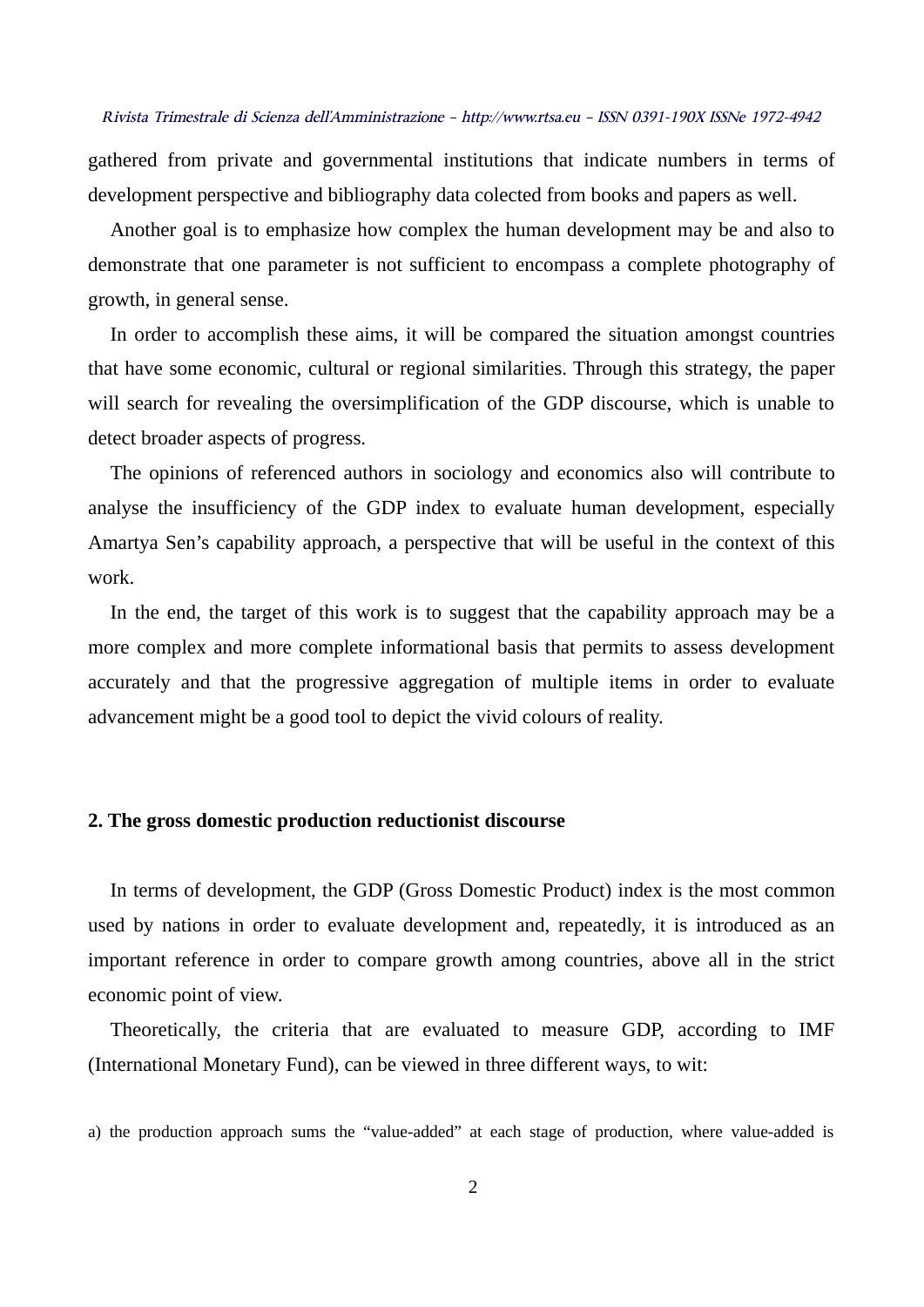defined as total sales less the value of intermediate inputs into the production process. For example, flour would be an intermediate input and bread the final product; or an architect's services would be an intermediate input and the building the final product; b) the expenditure approach adds up the value of purchases made by final users—for example, the consumption of food, televisions, and medical services by households; the investments in machinery by companies; and the purchases of goods and services by the government and foreigners; c) the income approach sums the incomes generated by production—for example, the compensation employees receive and the operating surplus of companies (roughly sales less costs) (Callen, 2018).

However, as Joseph Stiglitz (2012) advertises, people in countries around the world know that GDP per capita does not provide a good picture of what is happening to most citizens in society and also, in a fundamental sense, how well the economy is doing. And as IMF (Callen, 2018) itself admits, it is also important to understand what GDP cannot tell us. In other words, the GDP is not a measure of the overall country's standard of living or wellbeing. The quality of life may also depend on the distribution of GDP among the residents of a country, not just in terms of overall level.

The IMF recognizes too that the use of GDP index in order to evaluate the growth of countries ignores several important aspects of development. Among them, it is possible to quote education, sanitation, health, exposure to violence, income distribution, habitation, employment, environmental conditions, infrastructure, and multiple other points that should be regarded.

The centralization only in the economic features of development cannot assess the real context of the distribution of resources, quality of life and achievement of well-being, especially if it leaves out necessities that are demanded for a specific country or community, for examplae excluding education and the access to health services.

A good example of the oversimplification of the GDP evaluation is the case of Brazil. According to the IMF (Callen, 2018), Brazil is the  $9<sup>th</sup>$  economy of the planet (2018, GDP nominal - billions US\$). On the other hand, the World Bank reveals that Brazil belongs to the group of countries that is defined in terms of inequality income distribution and poverty.

Comparing Brazil and Croatia, for instance, although the bottom 40 in Croatia are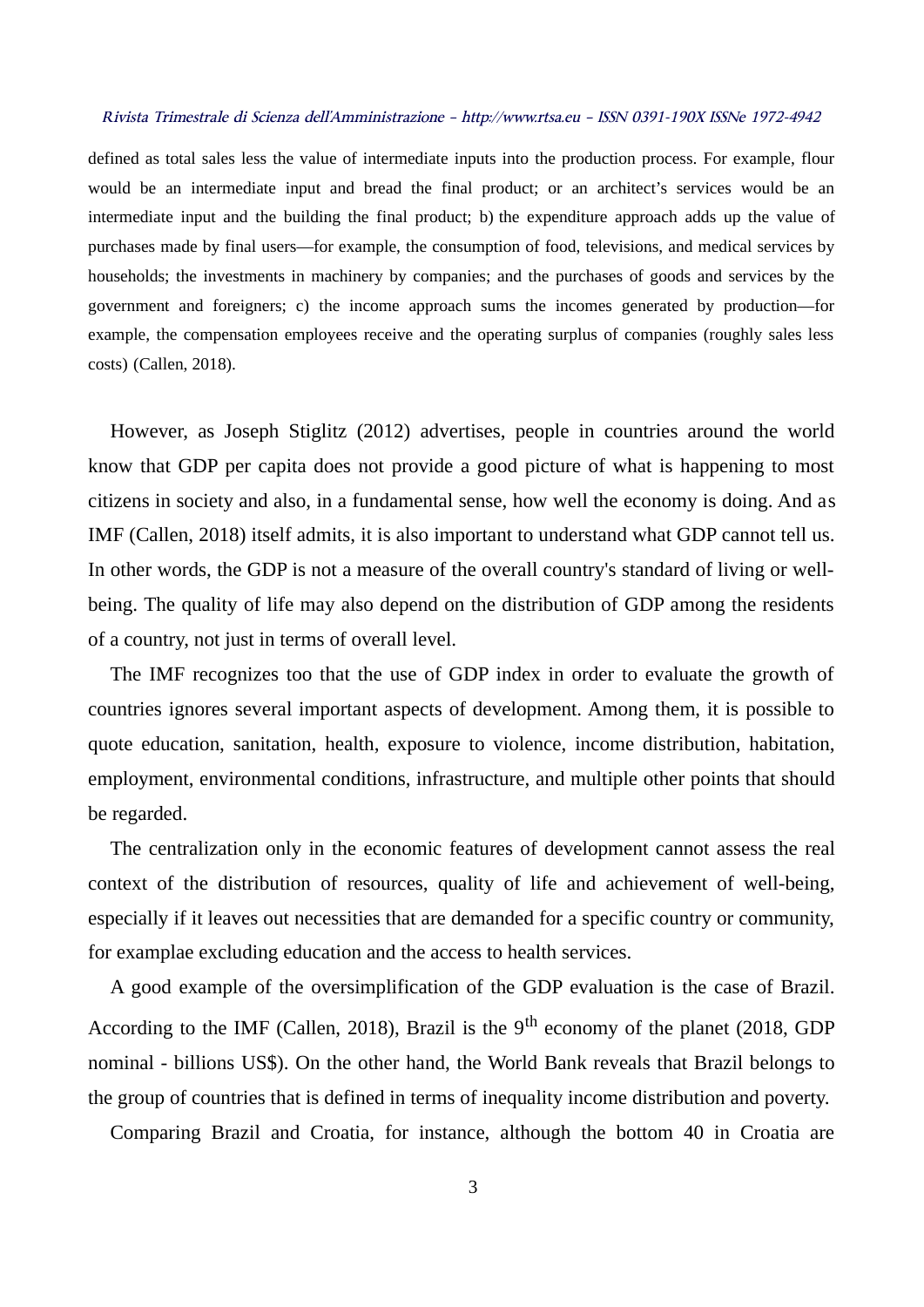consistently doing better than the bottom 40 in Brazil, the rich in Brazil are much richer than the top earners in Croatia. Brazil is much more unequal than Croatia. The average daily income of the richest decile in Brazilian society is more than 30 times higher than the average daily income of the poorest decile, whereas the equivalent ratio in Croatia the proportion is 8 times (World Bank, 2018).

Besides, Brazil has registered tragic numbers lately. One of them is the violence against women. In accordance with data provided by Human Rights Department of Brazil's government, from January to July, 2018, there were 37.396 cases of assault that were denounced. Several other crimes were reported against women: 26.527 cases of phycological violence, 6.471 of sexual violence (including rape), 3.710 of moral violence, 2.828 of false imprisonment and 994 homicides.

In terms of education, Brazil fails too. According to PISA results (OECD, 2016), the average performance of students in Brazil is significantly below the OECD average in science (401 points, compared to the average of 493 points), reading (407 points, compared to the average of 493 points), mathematics (377 points, compared to the average of 490 points). Despite the increment in spending of education, this still needs to translate into better learning outcomes, since other low-spending countries, such as Colombia, Mexico and Uruguay, spend less per student than Brazil does, but perform better in science, for example.

In other words, Brazil occupies a privileged position in GDP ranking, albeit the unacceptable number in terms of education and women development approach, that is, the country does not present satisfactory social results. The policies for education and against violence, for instance, are not top-rated. For this reason, the data indicate that Brazil does not develop as good as in the case of GDP index.

Another Latin American country that has a high GDP ranking is Mexico, which take the fifteenth place in GDP ranking, according to International Monetary Fund (2018). In last decades, Mexico adopted an incarceration policy in order to fight against organized drug dealers and a response to reduce poverty and crime in general as well.

However, Cirenia Villegas (2018) affirms that the comparison of income deprivation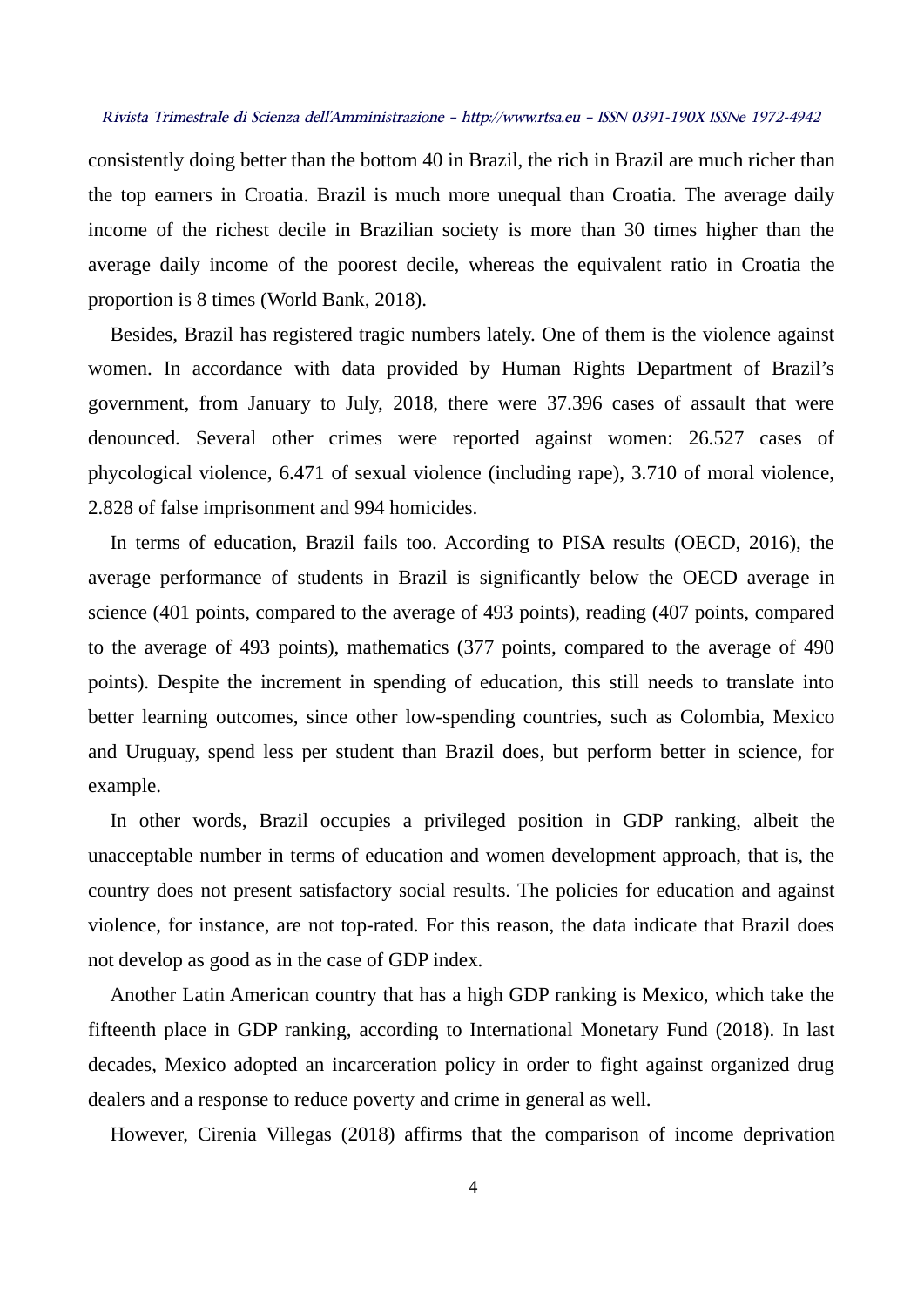across the delinquent and non-delinquent samples reveals that delinquents are less income deprived than non-delinquents, suggesting that participation in organized crime is reducing income poverty (72% of delinquents were poor by income standards, whereas the nondelinquent sample, the figure was 86.9%).

In fact, Mexico is the second biggest country in terms of gross domestic product in Latin America. Notwithstanding, Mexico has not been successful in decreasing poverty through social programs. The political option that was chosen is simplistic as well, insofar as it was chosen the option to increase the number of persons in prison instead of facing the problem of the drug dealer's organizations and structural poverty through inclusive public policies.

These two examples of high GDP ranking, although from Latin America, indicate that development, in a broad sense, is not necessarily related with income or commodities. In some situations, the increase of GDP number might be associated with a significant percentage of income concentration and a worst scenario of poverty and deprivation.

Martha Nussbaum (2011, p. 50) also critiques the GDP measurement. For her, the GDP approach distracts attention from other urgent matters, suggesting that when a nation has improved its average GDP, it is "developing" well. GDP, then, fails to make salient the issue of distribution, the importance of political freedom, the possible subordination of minorities, and the separate aspects of lives that deserve attention.

It cannot be denied the relevance of GDP index, although. This form of evaluating development contributes to verify the economic outcome generated by the domestic production of a country. Nevertheless, the GDP discourse is reductionist. It is not compounded by multiple complex elements of development evaluation, disregarding other items that are crucial to do it, such as education, health, income distribution, well-being and so on.

As Pitasi and Dominici (2012, pp. 33-52) emphasize, «the social and economic turmoil of our time calls for new paradigms to manage complexity». The GDP index is not sufficient to depict the complexity of the actual world, which is not reduced to strictly economic results at the extent that it is needed to aggregate social data in order to identify the true photography of the reality.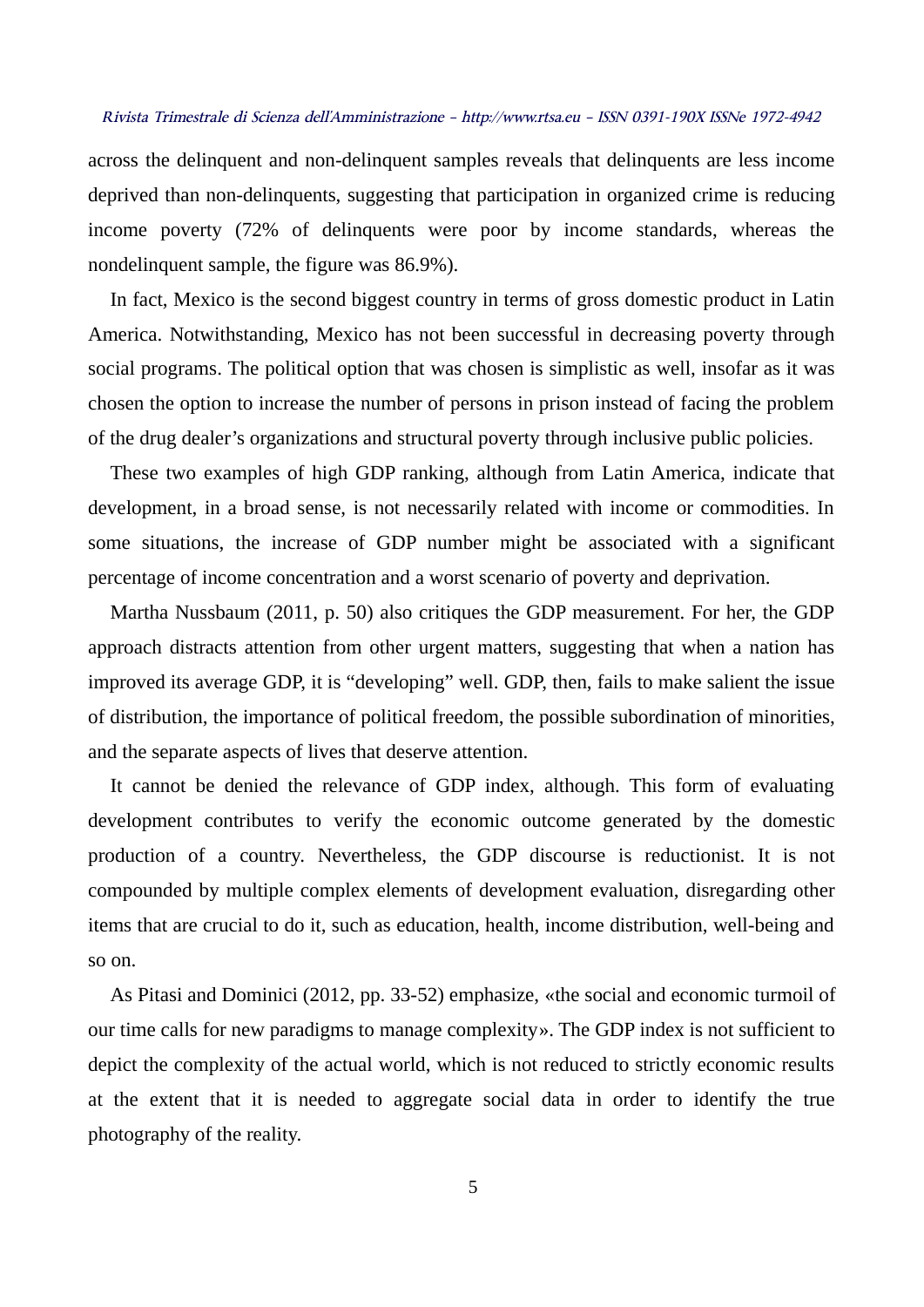John Holland (1998, p. 14) asserts that «there is a common misconception about reduction: to understand the whole, you analyze a process into atomic parts, and then study these parts in isolation». Such analysis, explains Holland (1998, p. 14), works when if you comprehend the whole as the sum of its parts, but it does not work when the parts interact in less simple ways.

M. Mitchell Waldrop (1992) wrote that the edge of chaos is a constant «shifting battle zone between stagnation and anarchy, a place where a complex system can be spontaneous, adaptative and alive». Economy is one of these examples of adaptative complex systems:

Because the individual parts of a complex adaptive system are continually revising their ("conditioned") rules for interaction, each part is embedded in perpetually novel surroundings (the changing behavior of the other parts). As a result, the aggregate behavior of the system is usually far from optimal, if indeed optimality can even be defined for the system as a whole. For this reason, standard theories in physics, economics, and elsewhere, are of little help because they concentrate on optimal end-points, whereas complex adaptive systems "never get there". They continue to evolve, and they steadily exhibit new forms of emergent behavior (Holland, 1992, pp. 17-30).

Therefore, in the context of an economic complex adaptative system, the evaluation of development must consider multiple factors and also the interaction amongst them in order to better assess public policies that are adopted by governments. When only one aspect of development is chosen, it might hinder the deficiencies of governmental politics or it might corroborate obscurantist or ideological perspectives that legitimate the keeping of power as well.

#### **3. A critique of gross domestic production from human development**

The GDP index has been scrutinized by its reductionist or simplistic approach, which concentrates the discourse only on an isolated aspect of growth, at the same time that it ignores the vast and complex dimensions that comprehends the process of development.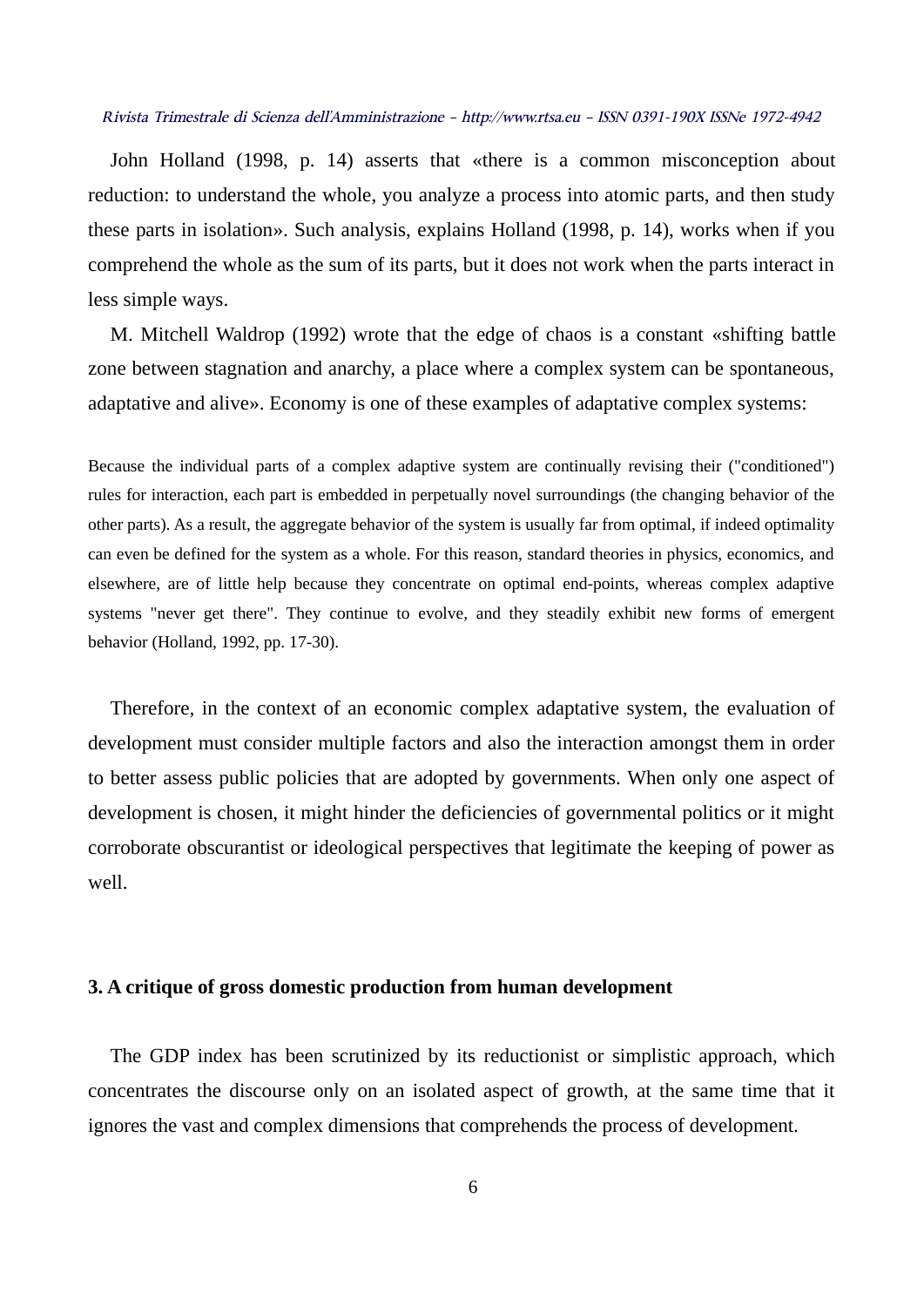However, the HDI (Human Development Approach), which was the result of efforts from the Pakistani economist Mahbub ul Haq, together with a group of scholars that included Amartya Sen, has also not been unanimously embraced among academics. At one extreme, some have described it as an overly simplistic representation which has little, if any, conceptual or theoretical basis (Klugman, Rodríguez and Choi, 2011, pp. 249-288).

Some critiques assert that HDI uses the wrong variables that don't reflect the human development idea accurately (Lind, 2004; Dasgupta and Weale, 1992; Srinivasan, 1994; Sagar and Najam, 1998; Chibber and Laajaj, 2007), whereas Sagar and Najam (1998) claim that «the HDI presents a distorted picture of the world» and others argued that the HDI depicts an oversimplified view of human development by relying on only a few indicators often derived from data of low quality (Murray, 1993; Srinivasan, 1994) (Kovacevic, 2010, pp. 1-44).

According to Martha Nussbaum (2011, pp. 59-60), the critique of HDI is too an oversimplification that misunderstood the strategic role of HDI because, as Mahbub ul Haq stressed, nations are accustomed to seeing a single ranking would not accept to large ranking. It is natural to wonder whether, and how, capabilities can be measured. People tend to succumb to what might be called "the fallacy of measurement"; that is, noting that a certain thing (let's say GDP) is easy to measure, some persons become convinced to adopt it without hesitation.

Although the HDI is insufficient too, this index consubstantiates a progress in the measurement of development, insofar as it overcomes an oversimplification of GDP or GNP index that concentrates exclusively on economic parameters the judgement of progress and ignoring other areas that are crucial to assess social and human advancement, such as education, health, income distribution, sanitation, housing, etc.

Amartya Sen's and Sudhir Anand (1994) highlight the human development approach, according to which the capabilities are related to nutrition, health, education as *ends* in themselves, whereas the mainstream economic view sees these capabilities as an extra income or an output the investment generates, judging it to be worthwhile only if the rate of return exceeds the capital cost.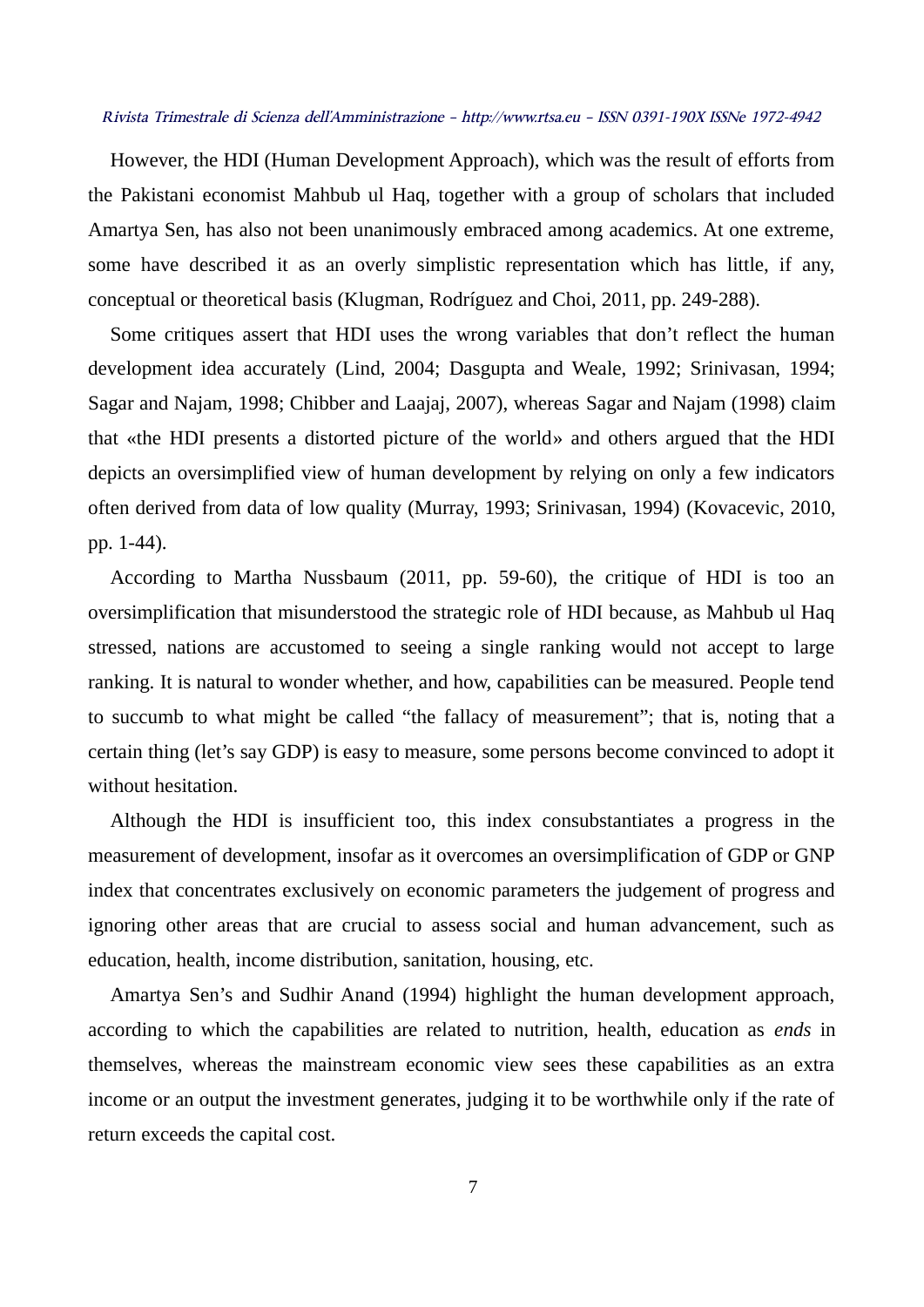In particular, the Human Development Index (HDI) and the Human Poverty Index (HPI) portrait some aggregated indices and they tend to draw much more public attention than the detailed and diverse empirical pictures emerging from tables and other empirical presentations (Sen, 2000, p. 318), what is a notorious advantage in comparison to the overconcentration on the simple measure of GNP or GDP per head.

In this context, the capability approach has been used to motivate improved aggregate measures of well-being and poverty, which is undertaken, for example, the Human Development Index (HDI), produced by the United Nations Development Programme (UNDP), indicator that combines data on a country's income, life expectancy, literacy and school enrollment to obtain an overall measure for ranking countries (Basu and Kanbur, 2008, p. 365).

The aggregation of other informational basis in order to assess development may be considered a pivotal advance in terms of evaluating inequality as well. The evaluation only through the reductionist GDP discourse sometimes permitted to conceal the real disparities among social groups inside a country or a community.

As a matter of fact, when the items of evaluation is amplified, it makes possible to verify whether one society or a group of people is experiencing an effective process of growth or not. Despite it is not yet complete, the small aggregation of few elements in the HDI index establishes a broader perspective than GDP metric in order to evaluate development.

Given these points, the capability approach may be considered a more complex and complete informational basis in order to assess human progress, since it refers to broader elements of evaluation (capabilities and functionings), which avoid the oversimplification in terms of development analysis.

For this reason, the capability approach reflects freedom to pursue those things that are valuable for each person and it differs crucially from other traditional discourses to individual and social evaluation – for example, primary goods (Rawls), resources (Dworkin) and real income (GNP or GDP) – at the extent that all these variables concern with the instruments of achieving well-being and other objectives and can be seen also as the means to freedom (Sen, 1992, p. 42).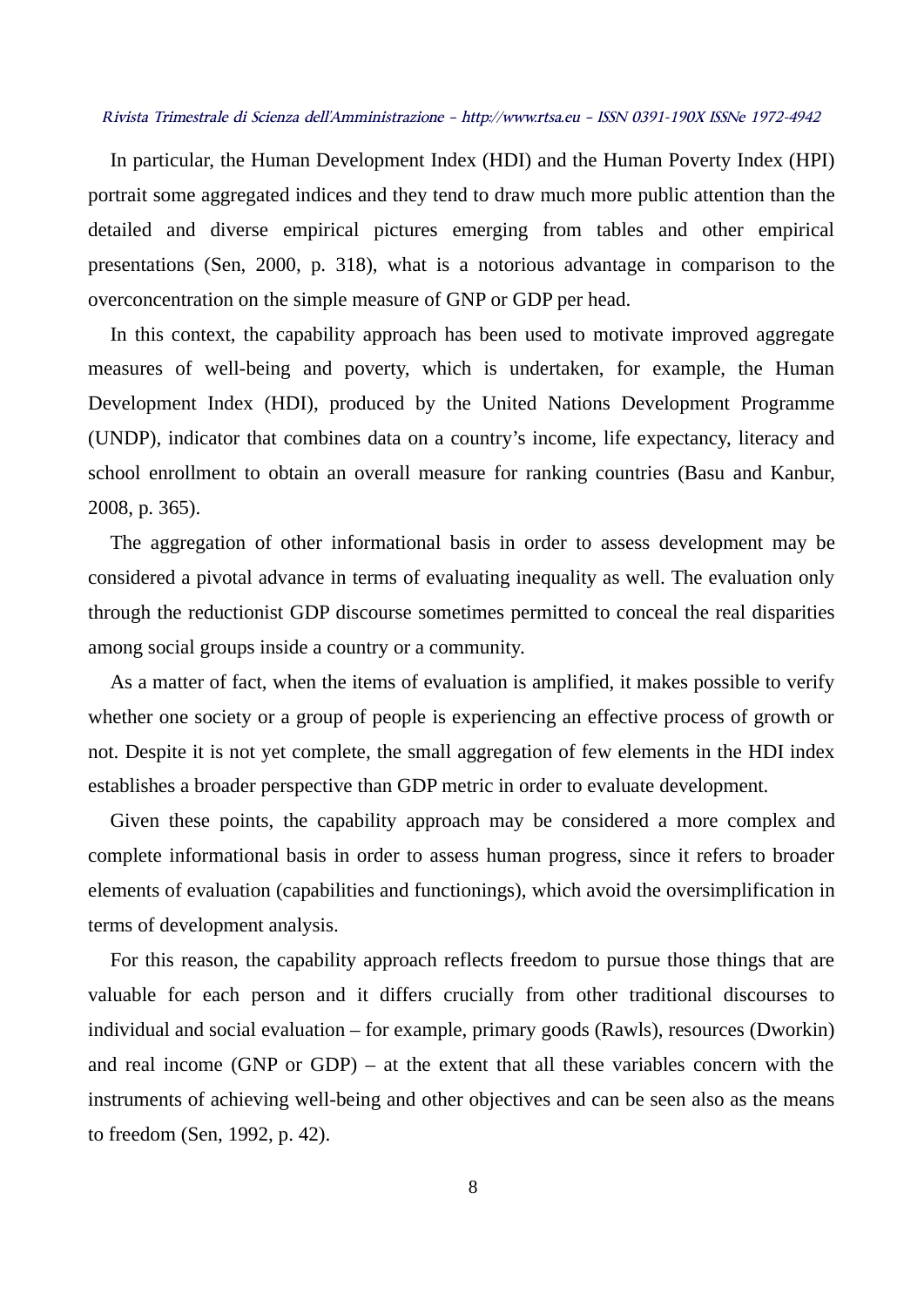Therefore, the Human Development Index, notwithstanding its incompleteness, is clearly a better form of assess development than GDP or even GNP metric, because HDI adds other components – education and life expectancy, together with income – that permit to see more precisely the process of human capability expansion or, on the contrary, it may suggest that a specific country or community is experiencing a process of underdevelopment.

Even though the undeniable importance of HDI index, the capability approach demands a more complex way to evaluate progress and improvement of well-being. It is crucial to amplify the coverage of human development analysis, that is, it must be aggregated multiple elements when development is analysed. Therefore, the expansion of these evaluative items is really fundamental to assess development.

The idea is that the list of elements is not rigid, but several items definitely could be added beyond health and education, such as income distribution, women freedom, gender equality, religious freedom (including the right to do not profess anything), the access to digital education, to be free of hunger, sanitation, housing, clothing, access of electricity and clean water, minimum income, to live in a sustainable environment, to be free to express political ideas (including against the government), to participate in community decisions, and so on.

In sum, the GDP and GNP are not sufficient indexes in order to evaluate development and, as will be emphasized in the next part of this essay, the capability approach, on the other hand, permits to include in this sort of evaluation an extensive catalogue of rights that could expand the freedom of people to live according to what they themselves value. At the same way, it might centralize the assessment in human well-being instead of commodities and other market parameters.

## **4. Ther eductionist GDP discourse under the scrutiny of Amartya Sens's Capability Approch**

In line with Amartya Sen, Sabina Alkire (2007, pp. 89-119) explains that the capability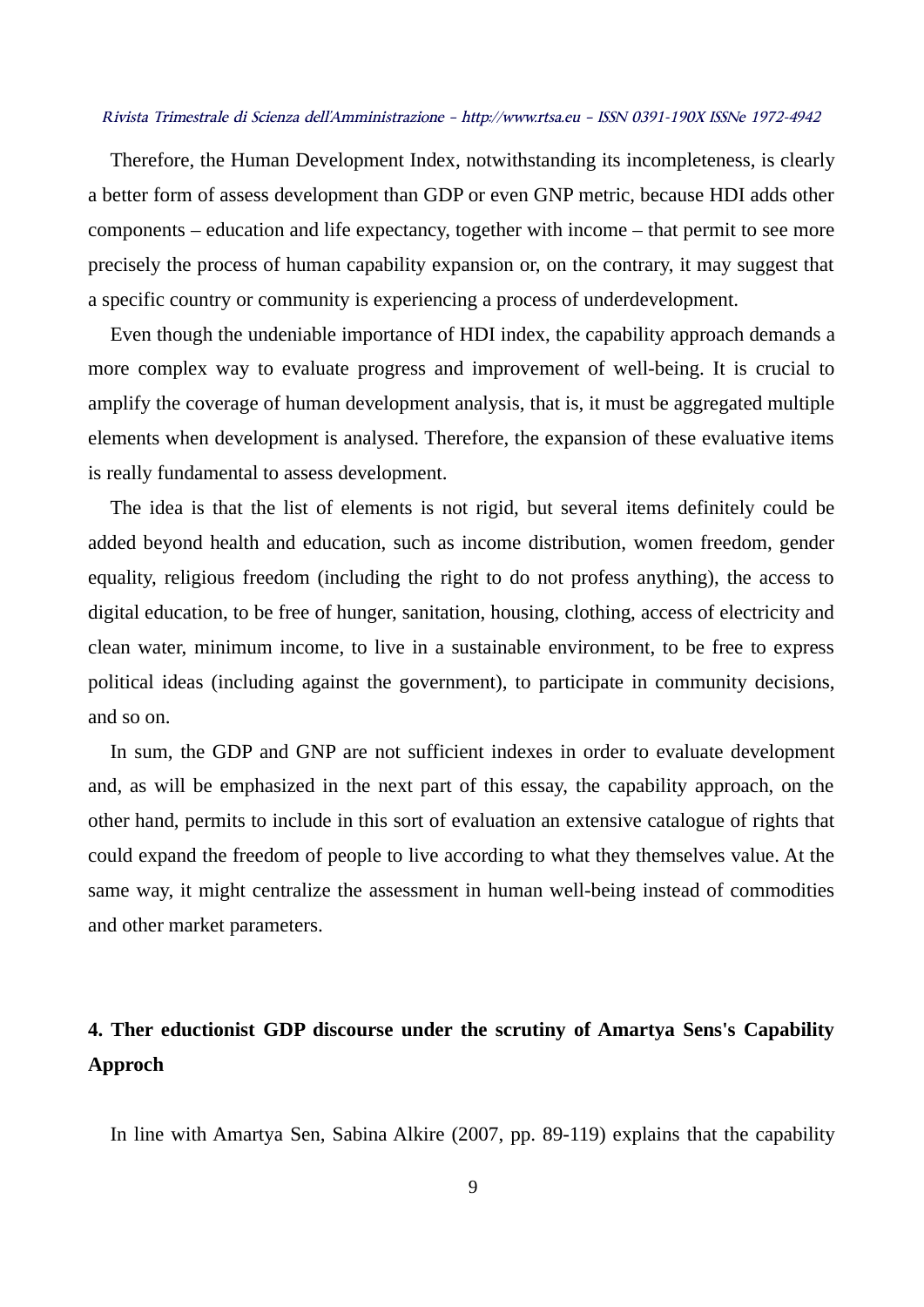approach is a normative framework for assessing alternative policies or states of affairs or options, which proposes that social arrangements should be primarily evaluated according to the extent of freedom people have to promote or achieve plural functionings they value.

Sen (1992, preface) also underlines that human beings are deeply diverse in internal characteristics (such as age, gender, general abilities, particular talents, proneness to illnesses, and so on) as well as in external circumstances (such as ownership of assets, social backgrounds, environmental predicaments, and so on).

As a result of these human heterogeneities, it is not possible to reduce to only one element (real income) the evaluation of the whole process of development, because progress should not be understood just under the economic perspective. This process involves a larger perspective that encompasses the sustainable development in the sense that includes, among other values, human development, environmental preservation, the promotion of freedom and the eradication of poverty.

This idea was corroborated by Amartya Sen's and Sudhir Anand (1994) who think that human beings are the centre of all development activity and enhancing their capability to function is what lies at the core of human development. In this context, the achievements of people and the freedom to achieve are valued as ends in themselves, whereas, on the contrary, the mainstream economic approach focus on human beings as a resource, a mere input into production activities.

To emphasize the evaluation on the capabilities and functionings is the core of Sen's capability approach, which focuses on the human development and not exclusively on economic features of growth. As it was reported formerly, a society that has a huge GNP or GDP might present bad numbers in terms of education, health, sanitation, income distribution, habitation, violence, women rights and so on.

In 2017, India, for example, had a GDP Annual Growth Rate of 6,7%, according to the World Bank data<sup>[1](#page-9-0)</sup>. However, the average of both sexes in terms of life expectancy at birth, in the case of India, was unsatisfactory (68,8 years), especially if we compare this statistic with the numbers of China – another country that has above 1 billion of inhabitants – that had a

<span id="page-9-0"></span><sup>1</sup> https://data.worldbank.org/indicator/NY.GDP.MKTP.KD.ZG?locations=IN (26/09/2019).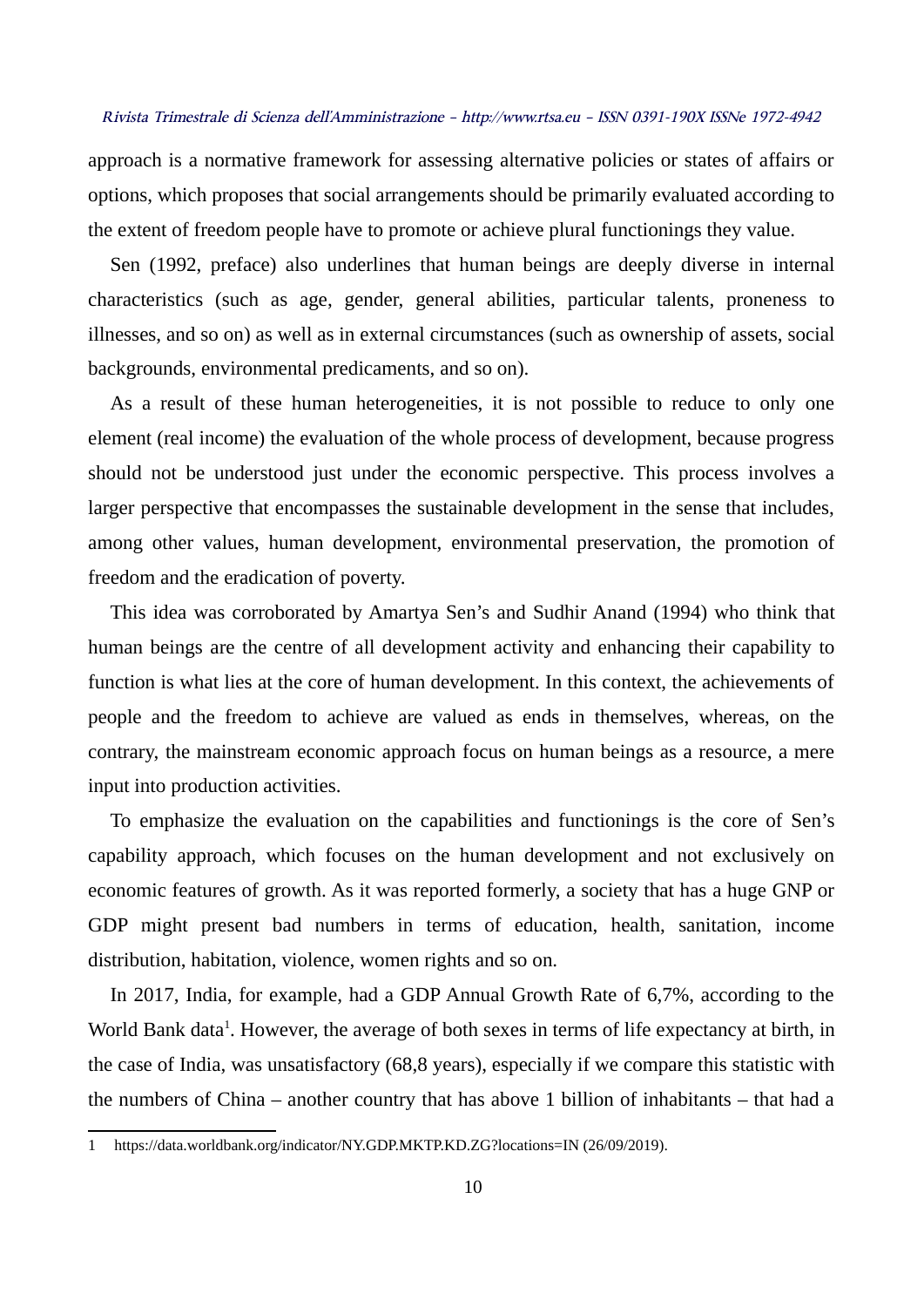superior average of life expectancy at birth to both sexes (China registered 76,4 years of life expectancy in 2018) (WHO, 2018).

Even though the much-used economic criteria of advancement, to focus specifically on the enhancement of inanimate objects of convenience (for example, GNP or GDP), which have been a fetish of a myriad of economic studies of progress, in fact, that concentration only could be justified if these objects have some influence in terms of human well-being (Sen, 2009, p. 225).

An interesting datum was quoted by Amartya Sen (2000, pp. 50-51) at the book *Development as Freedom.* During Second World War, British GDP decreased, although the mortality rates went down sharply (except of course for war mortality itself), which happened by virtue of the changes in the extent of social sharing in the war decades, and because of the increasing public support for social services (including nutritional support and health care).

This datum illustrates that the GDP metric, which has been underpinned in terms of real income and general wealth, disregards the variations of well-being among persons. It cannot be denied that the raise of GDP index eventually stimulates the improvement of general well-being. Yet this relation is not necessary.

Indeed, inequality determines how far growth benefits poor people, since a 1% increase in per capita GDP can reduce income poverty by as much as 4% or as little as 1%, whereas the redistribution of wealth by means of land reform or progressive taxation can proportionate a better condition for poor people, even in a shrinking economy, although in practice redistribution alone has never reduced poverty for more than brief interludes (Green, 2012, pp. 179-180).

The case of China and India, as well as Brazil's data, both reveal the insufficiency of GDP discourse in virtue of its extreme oversimplification. As Amartya Sen (2003) advertises, a country can be very rich in conventional economic terms (for example, in terms of the value of commodities produced per capita), and it still be very poor in the achieved quality of human life.

Thus, the GDP index cannot be the end-point of a theory in economics, since it does not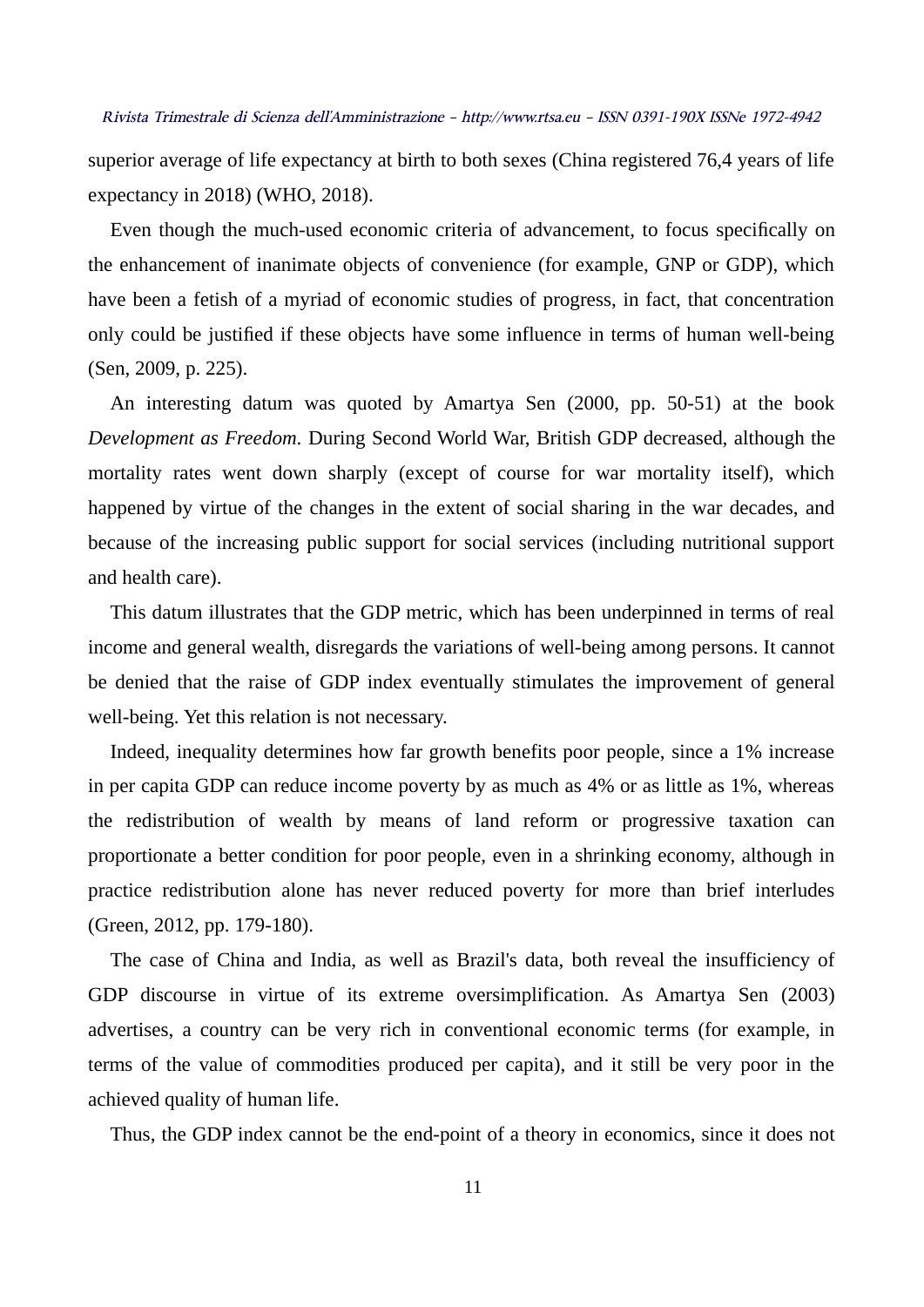encompass the well-being of human beings, which cannot be ignored for economic scientists. Economics, as an end in itself, without considerations related to persons, it is not useful to evaluate development. Given the complexity that characterizes economic world, which may not be reduced to income or commodities, the analysis of progress, in a broader and complex sense, demands another approach.

Considering that human beings matter, we cannot disdain some crucial elements that contribute to become the economic analysis more complex. One of these complexities is the diversity of human beings. It emerges from personal heterogeneities, environmental diversities (climate), variations in social conditions (education, violence, epidemiology), differences in relational perspectives (to be poor in a rich country) and distribution within the family (2000, pp. 70-71).

Amartya Sen highlights that living may be seen as consisting of a set of interrelated "functionings", consisting of beings and doings, both elementary (being nourished, avoiding escapable morbidity) and very complex achievements (as being happy, self-respect, participation in society). In this context, if the achieved functionings constitute a person's well-being, then the capability to achieve functionings (in other words, all the alternative combinations of functionings that a person can choose to have) will constitute the person's freedom, that is, the real opportunities to have well-being (1992, pp. 39-40).

Furthermore, it cannot be forgotten the importance of the conversion factors in the human development analysis. All conversion factors, says Ingrid Robeyns (2016), influence how a person can be or is free to convert the characteristics of the resources into a functioning. Nonetheless, the sources of these factors may differ in terms of personal, social and environmental conversion factors.

The temptation of an aggregated commodity-based measures as the GNP or the GDP is strong, partly because these measures seem nicely aggregated and conveniently complete. However, the crucial point is that the successes and failures in the standard of living are matters of living conditions and, then, the gross picture of relative opulence that the GNP tries to capture (Sen and Muellbauer, 1988, pp. 33-35) does not reveal the reality of poverty and deprivation.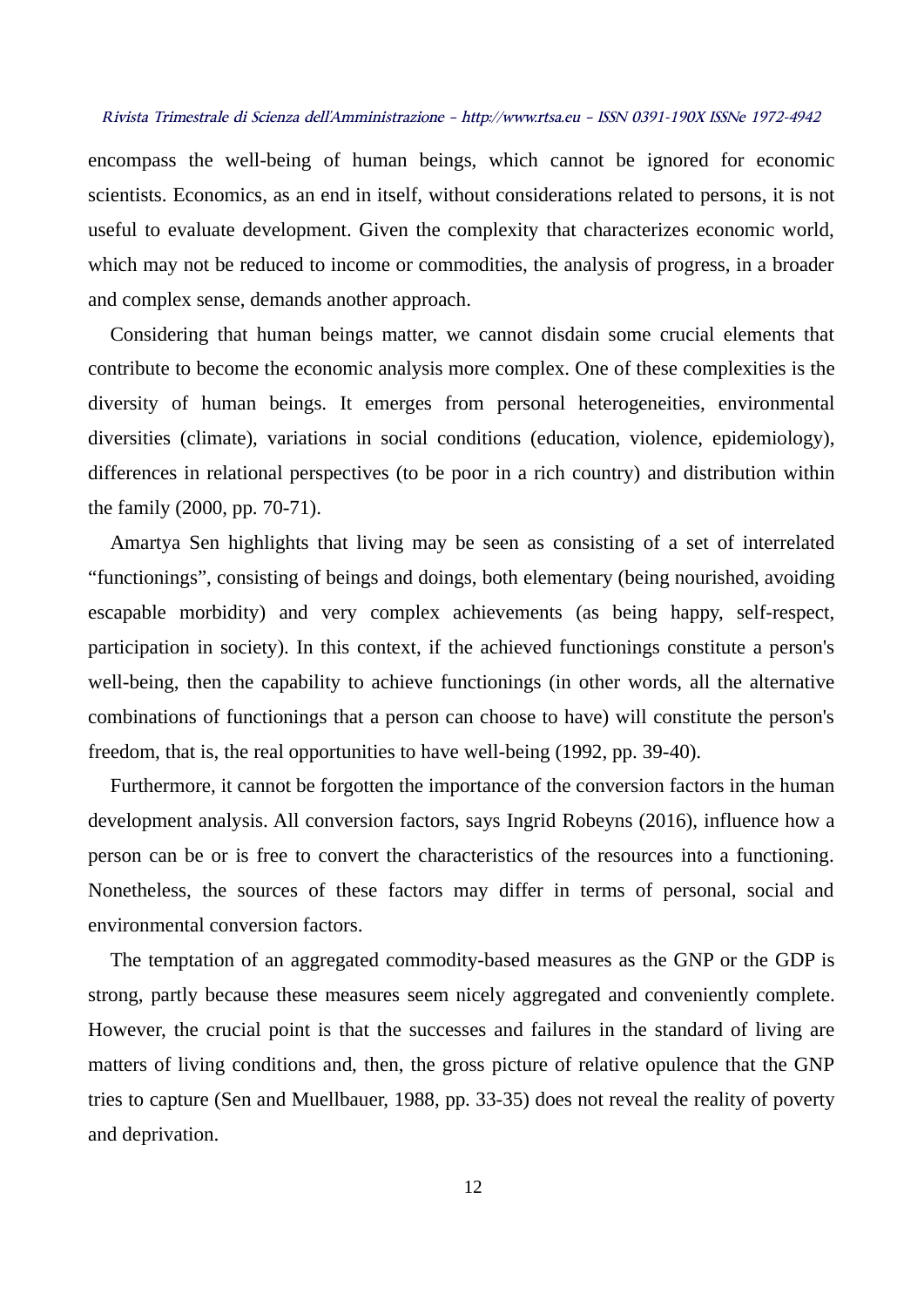As Jean Drèze and Amartya Sen (1989, p. 181) emphasize, it is an oversimplification of the problem to understand that only the GDP increase provides well-being. In the process of transforming opportunities into a tangible achievement, the public support in various forms (and influencing both the distribution of income and the relationship between income and basic capabilities) often plays an important role, since improvements in the quality of life are sometimes seen simply as the result of increases in overall affluence per se. Nonetheless, the expansion of public support policies may have been the crucial intermediator of these improvements.

For these reasons, there is no doubt that the GDP per capita or another variation of this index both are a poor indicator of the level of development, especially in comparison to a broader and consistent perspective such as capabilities approach (Arrow, Sen and Suzumura, 2010, p. 180), which is a more complex and extensive informational basis in order to identify advancement in relation to human welfare.

The Human Development Index is a better development metric than GDP, at the extent that it improves the evaluation of well-being. Notwithstanding, the concentration only on per capita income, life expectancy and education implies that HDI is an insufficient index as well, insofar as it does not aggregate other pivotal elements that are extremely important in order to estimate human development, such as the level of poverty and deprivation, sanitation, housing, women rights, violence, digital inclusion, for example.

In conclusion, the evaluation of human development demands an ongoing aggregation of other elements that would permit to judge whether the public policies implemented by governments are accurately efficient or not. Despite the complexity that would emerge from the addition of multiple items for evaluation, the more elements compound the platform of assessment, the more the index could depict the reality.

#### **5. Conclusion**

The human heterogeneities do not permit that we reduce all of development discourse in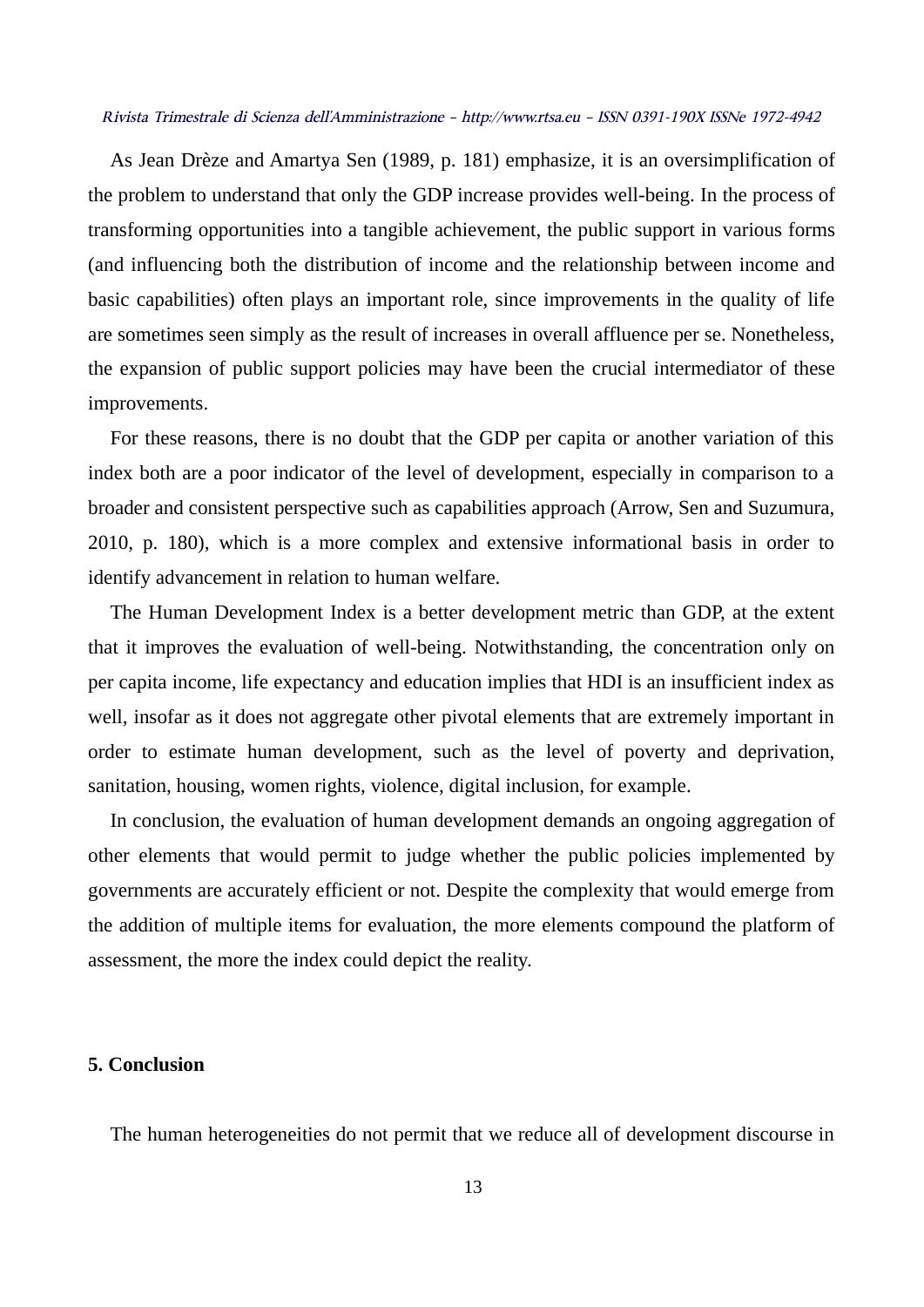one narrow informational basis, such as GDP index, which points out only income or commodities to evaluate advancement.

Especially in terms of human emancipation, the complexity of the process of development cannot be restricted to one exclusively reference to income or commodities at the extent that this analysis must integrate other crucial elements.

Several data reveal that the GDP metric conceals the true reality of some nations, such as Brazil and Mexico, which show a high gross domestic product in comparison to the most countries around the world, but they are not advanced in terms of human development.

When GDP ignores well-being, education, health, sanitation, housing, women rights, policies against violence, income distribution and a myriad of items that influence in the evaluation of real development, the metric becomes inadequate and it implies that other references may be more important because they are more complete.

The Human Development Index aggregated life expectancy and education, as well as income, what amplified the spectrum of the development evaluation. Nonetheless, even the HDI may be considered incomplete, although it constitutes a notorious advancement if we compare to the GDP index.

In this context, the enlargement of items together with the capability approach could aid in the task of development assessment, since it may allow us to depict whether a society or a community is progressing or not in terms of human development, insofar as it focuses on capabilities and functionings and also the freedom that human beings have to live the life that they value.

This evaluation may be employed through the aggregation of multiple items that would amplify the analysis and, in the end, we could concentrate the evaluation of development on what effectively matters to individuals, that is, on the scrutiny of the public policies, especially whether governments have accomplished their roles and whether the human lives are being taken seriously.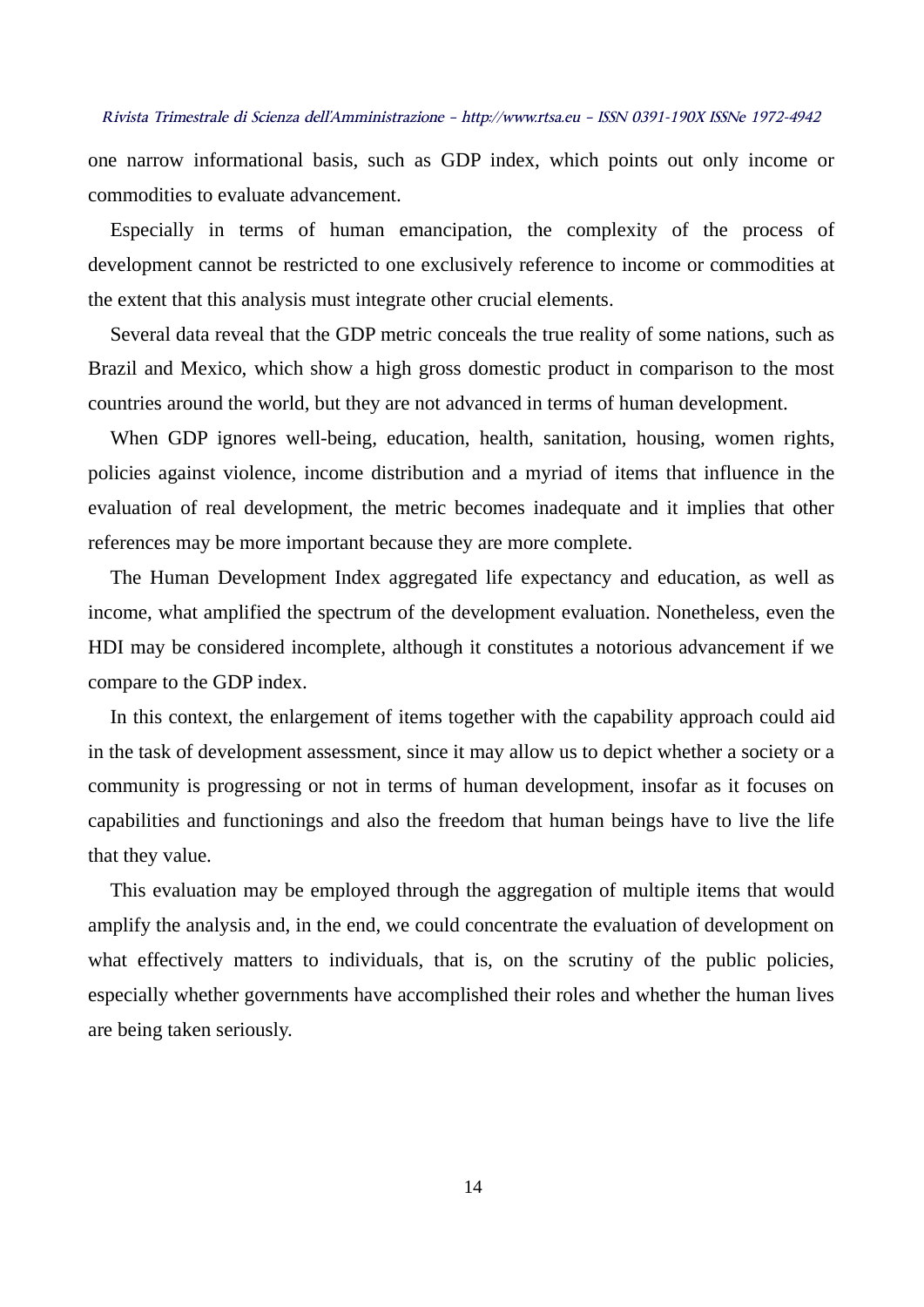### **Reference List**

Alkire S. (2007). *Choosing dimensions: The capability approach and multidimensional poverty. The many dimensions of poverty.* London: Palgrave Macmillan.

- Anand S., Sen A., (1994). *Human Development Index: Methodology and Measurement*. Human Development Report Office Occasional Paper. UNDP: New York. Retrieved from http://hdr.undp.org/sites/default/files/oc12.pdf (17/09/2019).
- Arrow K.J., Sen A., Suzumura K. (2010). *Handbook of social choice and welfare*. Amsterdam: Elsevier.
- Basu K., Kanbur R., eds. (2008). Arguments for a Better World: Essays in Honor of Amartya Sen. Volume I: Ethics, Welfare, and Measurement. Oxford: Oxford University Press. DOI:10.1093/acprof:oso/9780199239115.001.0001.
- Chhibber A., Laajaj R. (2007). *A Multi-Dimensional Development Index: Extending the Human Development Index with Environmental Sustainability and Security*. New York: UNDP Mimeo.
- Callen T. (2018). *Gross Domestic Product: An Economy's All*. Washington DC: IMF. Retrieved from: https://www.imf.org/external/pubs/ft/fandd/basics/gdp.htm (26/09/2017).
- Dasgupta P., Weale M. (1992). On Measuring the Quality of Life. *World Development*, 20, 1: 119.
- Green D. (2012). *From poverty to power: How active citizens and effective states can change the world.* Oxford: Oxfam.
- Holland J. H. (1998). *Emergence: From chaos to order.* New York: Basic Books.
- Holland J. H. (1992). Complex adaptive systems. *Daedalus* 121, 1: 17. Retrieved from: http://pzs.dstu.dp.ua/DataMining/genetic/bibl/Holland%201992.pdf (17/09/2019).
- International Monetary Fund IMF (2018). *World Economic Outlook Database*, October 2018. Report for Selected Countries and Subjects. Retrieved from https://www.imf.org/external/pubs/ft/weo/2018/02/weodata/ (17/09/2019).
- Klugman J., Rodríguez F., Choi Hyung-Jin C. (2011). The HDI 2010: new controversies, old critiques. *The Journal of Economic Inequality.* United Nations Development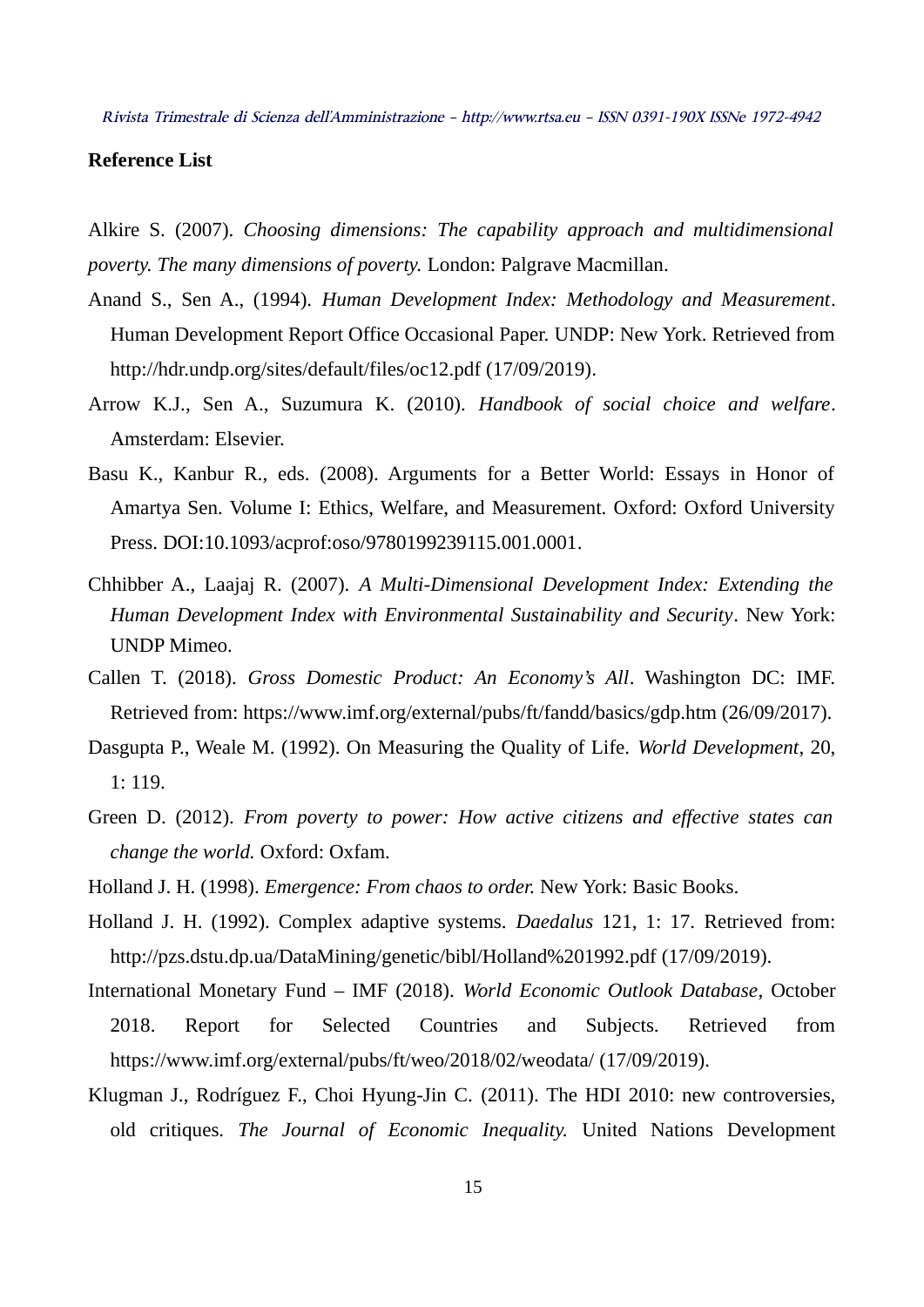Programme Human Development Reports Research Paper. New York: UNDP. Retrieved from http://dl4a.org/uploads/pdf/HDRP\_2011\_01.pdf (17/09/2019).

- Kovacevic M. (2010). Review of HDI critiques and potential improvements. *Human development research paper.* United Nations Development Programme Human Development Reports Research Paper. New York: UNDP. Retrived from http://hdr.undp.org/sites/default/files/hdrp\_2010\_33.pdf (17/09/2019).
- Lind N.C. (2004). Values Reflected in the Human Development Index. *Social Indicators Research*, 66, 3: 283.
- MDH Brazil (2018). *Human Rights Department. MDH divulga dados sobre feminicídio.* Brasil: Ministério dos Direitos Humanos (MDH). Retrieved from https://www.mdh.gov.br/todas-as-noticias/2018/agosto/ligue-180-recebe-e-encaminha-de nuncias-de-violencia-contra-as-mulheres (17/09/2019).
- Murray J.L. (1993). Development data constraints and the Human Development Index. In Westerndorff D.G., Ghai D., eds., *Monitoring Social Progress in the 1990s: DataConstraints, Concerns and Priorities*. Avebury: Ashgate Publishing Ltd.

Nussbaum M. (2011). *Creating Capabilities*. Harvard: Harvard University Press.

- Organization for Economic Cooperation and Development OECD (2016). *Programme for International Student Assessment.* Organisation for Economic Cooperation and Development, Paris: OECD. Retrieved from [http://www.oecd.org/pisa/pisa-2015-](http://www.oecd.org/pisa/pisa-2015-Brazil.pdf) [Brazil.pdf](http://www.oecd.org/pisa/pisa-2015-Brazil.pdf) (17/09/2019).
- Pitasi A., Dominici G. (2012). Reframing the systemic approach to complex organizations as intangible portfolios. *Nuova Atlantide,* 1: 33. DOI: 10.4399/97888548485135.
- Robeyns I. (2016) The Capability Approach *The Stanford Encyclopedia of Philosophy* (Winter Edition), Metaphysics Research Lab, Stanford: Stanford University. Retrieved from https://plato.stanford.edu/archives/win2016/entries/capability-approach (18/09/ 2019).
- Sagar A., Najam A. (1998). The human development index: a critical review. *Ecological Economics*, 25, 3: 249.
- Sen A., Drèze J. (1989) *Hunger and Public Action.* New York: Oxford University Press.